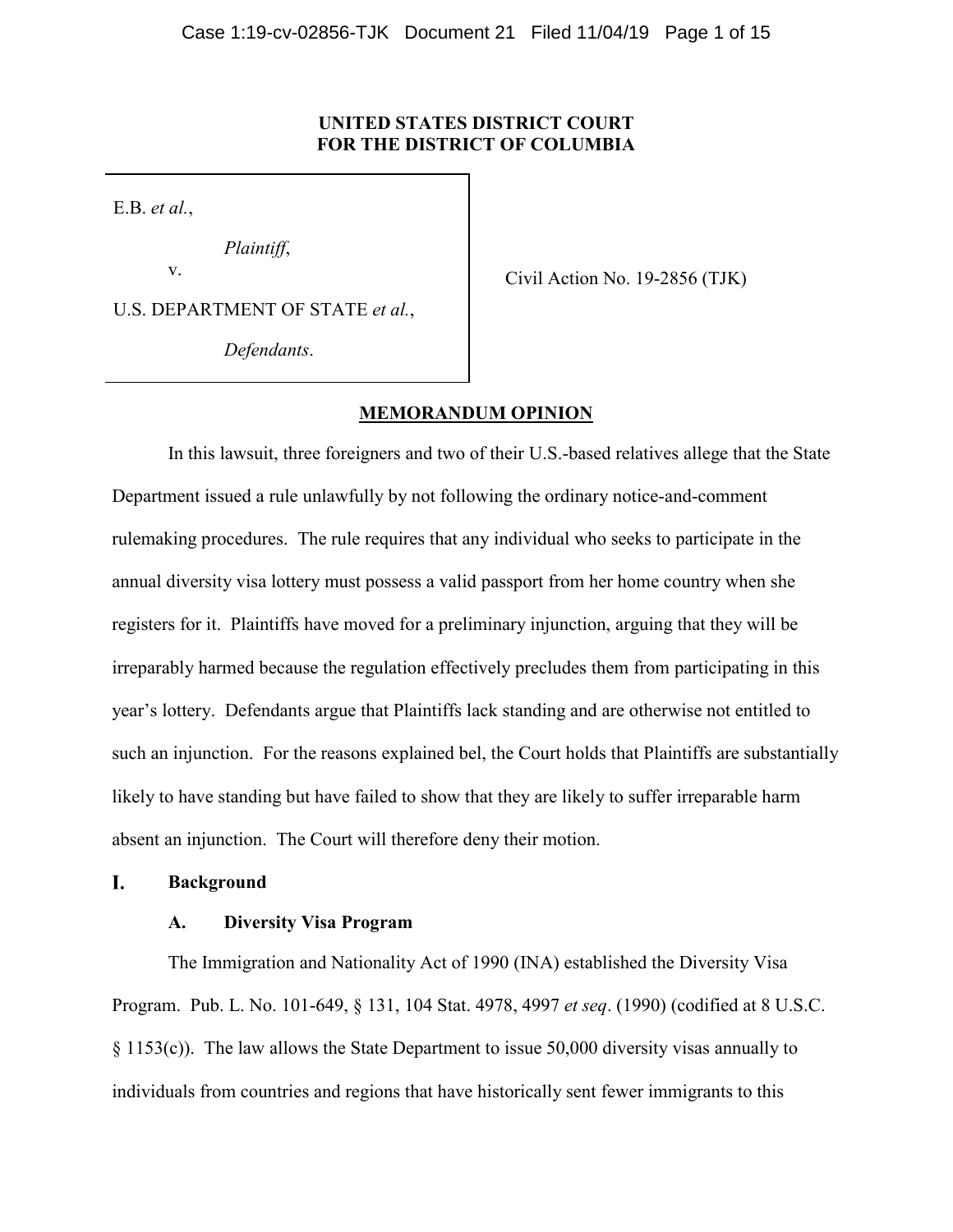#### Case 1:19-cv-02856-TJK Document 21 Filed 11/04/19 Page 2 of 15

country.[1](#page-1-0) *See id.*; 8 U.S.C. § 1151(e). Potential immigrants are selected "strictly in a random order established by the Secretary of State." 8 U.S.C. § 1153(e)(2). The process begins with the diversity visa lottery (the "lottery"). About 14 million individuals from qualifying countries register for the lottery annually. 84 Fed. Reg. 25,989 (codified at 22 C.F.R. § 42.33). The State Department then selects "through a randomized computer drawing" a certain number of registrants who "may then apply for a diversity visa or, if present in the United States, apply for adjustment of status." *Id.* The State Department selects more than 50,000 individuals because some of them "will not qualify for visas or not pursue their cases to visa issuance." U.S. Department of State, *Instructions for the 2021 Diversity Immigrant Visa Program (DV-2021)*, https://travel.state.gov/content/dam/visas/Diversity-Visa/DV-Instructions-Translations/DV-2021- Instructions-Translations/DV-2021-%20Instructions-English.pdf (last visited Nov. 4, 2019).

Although the precise number of selectees fluctuates each year, the odds of any individual registrant being selected are long. For example, for Fiscal Year 2018, 115,968 individuals were selected from 14,692,258 registrants. U.S. Department of State, *DV 2018 - Selected Entrants*, https://travel.state.gov/content/travel/en/us-visas/immigrate/diversity-visa-program-entry/dv-2018-selected-entrants.html (last visited Nov. 4, 2019). Thus, any registrant had about a 0.8% chance of being selected. This year, registration opened on October 2, 2019 and will close on November 5, 2019. U.S. Department of State, *Instructions for the 2021 Diversity Immigrant Visa Program (DV-2021)*.

<span id="page-1-0"></span><sup>&</sup>lt;sup>1</sup> Although the INA originally allocated 55,000 visas for diversity immigrants, that number has been reduced by 5,000. *See* Nicaraguan Adjustment and Central American Relief Act, Pub. L. No 105-100, § 203(d), 111 Stat. 2160, 2199 (1997).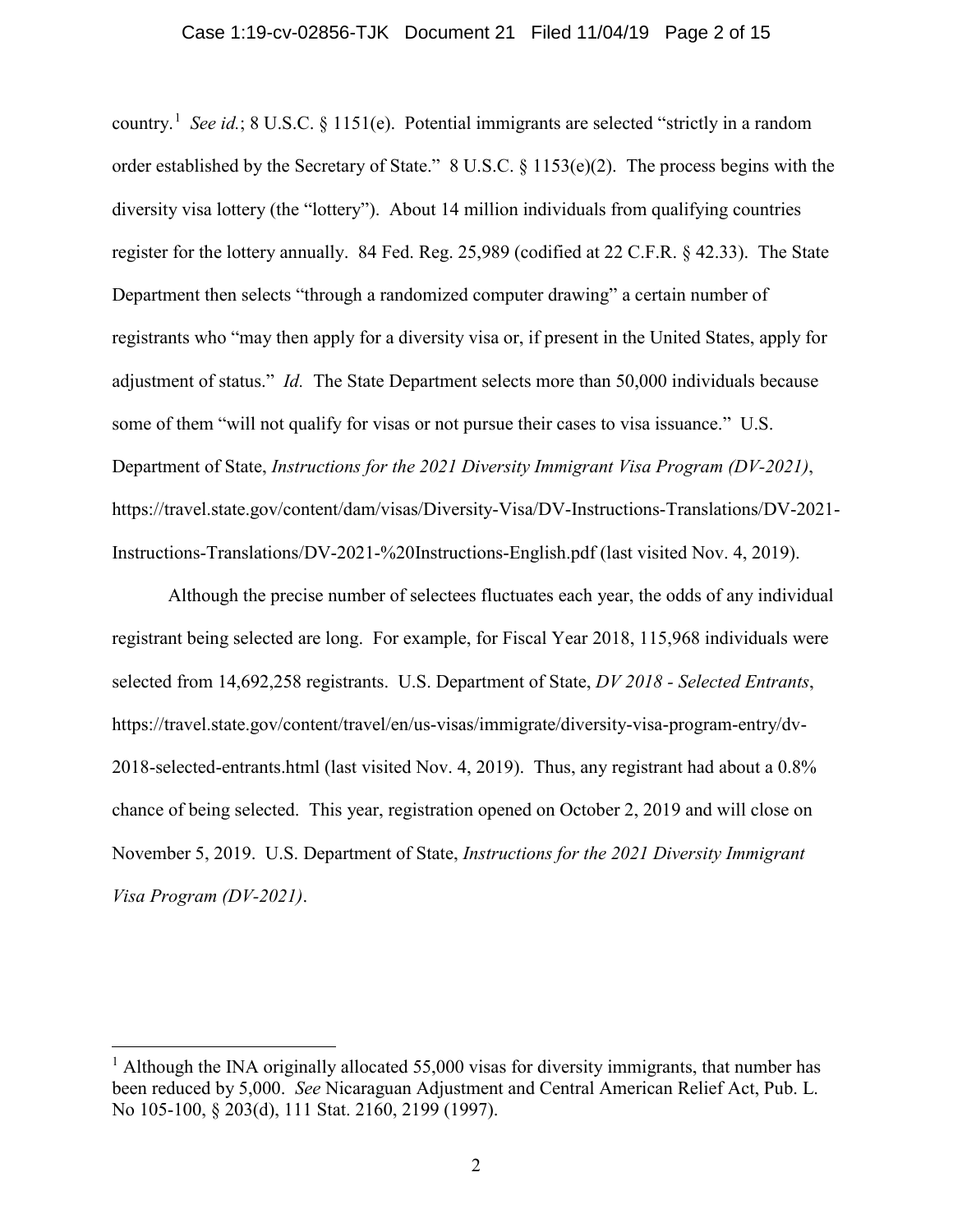## **B. The Passport Rule**

The Secretary of State may issue regulations governing the information that lottery registrants must provide to the State Department. 8 U.S.C. § 1154(a)(1)(I)(iii). On June 5, 2019, the State Department promulgated the Passport Rule, which requires that individuals who seek to participate in the lottery must possess a valid passport when they register. 84 Fed. Reg. 25,989 (the "Passport Rule" or the "rule"); *see also* 22 C.F.R. § 42.33(b)(viii). Before enactment of the rule, a lottery participant had to possess a passport only if she was selected—*i.e.*, if she won the lottery—and she then sought to apply for a diversity visa. *See* Passport Rule; 22 C.F.R. § 42.64(b). As a result, the rule effectively imposes this requirement at any earlier point in the process. Passport Rule; *see also* 22 C.F.R. § 42.33(b)(viii). According to the State Department, the rule will help prevent fraud. *See* Passport Rule.

The State Department promulgated the Passport Rule as an interim final rule, and so it became effective upon publication. *Id.* Although the State Department informed the public that it would accept comments, it invoked the foreign affairs exception of the Administrative Procedure Act (APA), 5 U.S.C. § 553(a), and dispensed with the standard notice-and-comment procedures, *see* Passport Rule*.*

### **C. The Instant Case**

In late September 2019, Plaintiffs sued the State Department and Michael Pompeo in his official capacity as Secretary of State, alleging that their promulgation of the Passport Rule without prior notice-and-comment rulemaking was unlawful under the APA. ECF No. 1 ("Compl."). Plaintiffs allege that the APA's foreign affairs exception does not apply to the Passport Rule. *Id.* ¶ 66. As a result, they contend that Defendants unlawfully denied them and others the opportunity to participate in the rulemaking through the APA's notice and comment procedures. *Id.* ¶¶ 64–65. Plaintiffs fall into two categories. Plaintiffs E.B., K.K., and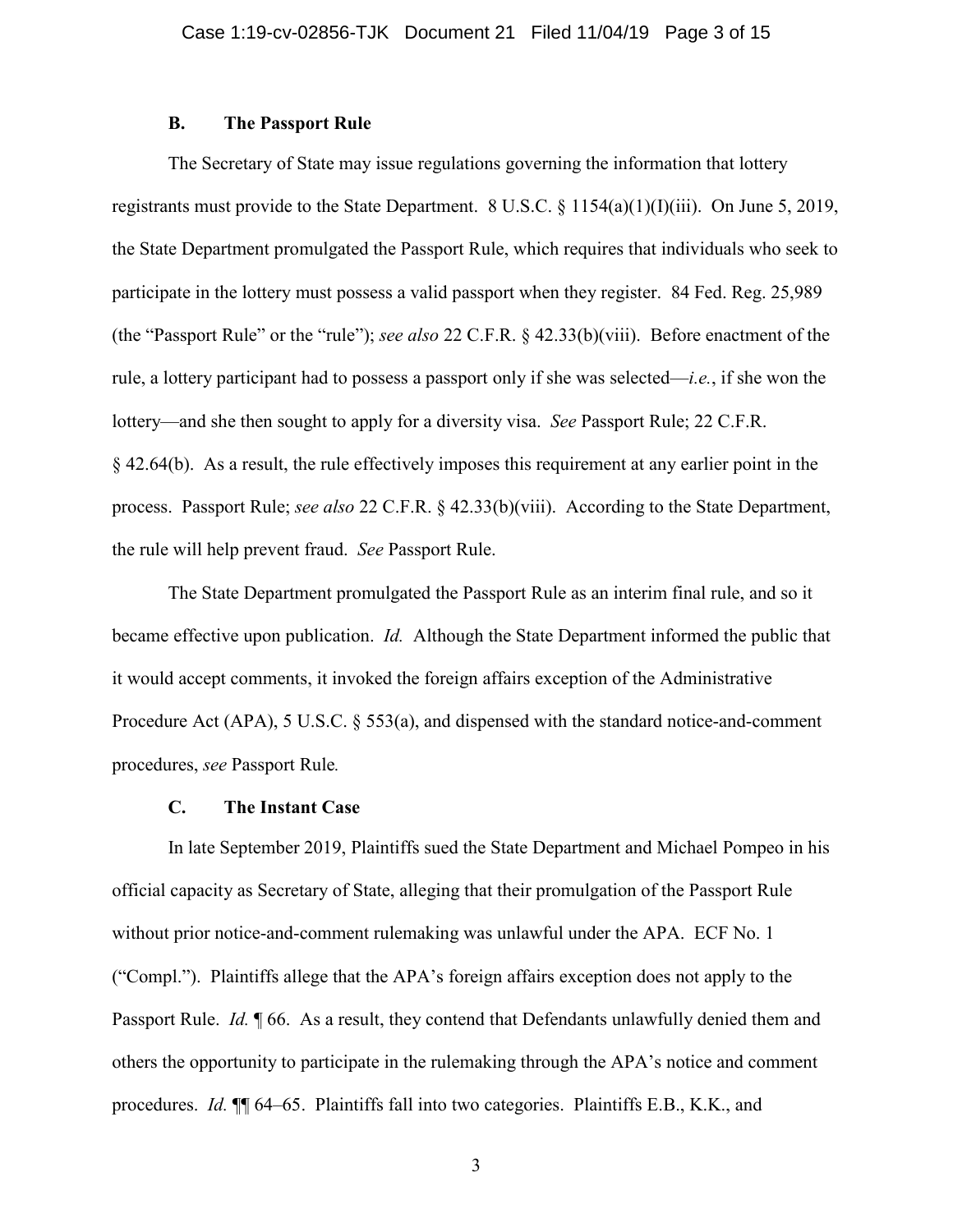### Case 1:19-cv-02856-TJK Document 21 Filed 11/04/19 Page 4 of 15

Mehatemeselassie Ketsela Desta (collectively "Applicant Plaintiffs") are individuals who registered for the lottery previously and wish to do so again. *Id.* ¶¶ 49, 54, 59. However, they allege, the Passport Rule will preclude their participation this year because they do not have a valid passport, nor can they obtain one in time. *Id.* ¶¶ 50, 55, 60. Plaintiffs W.B. and A.K. (collectively "Family Plaintiffs") are U.S. residents who wish to reunite with their siblings, Applicant Plaintiffs E.B. and K.K., respectively. *Id.* ¶¶ 15–16.

Plaintiffs moved for a preliminary injunction barring enforcement of the Passport Rule. ECF No. 3; *see also* ECF No. 3-2 ("PI Mem."). They argue that obtaining a passport in time to participate in this year's lottery is both cost and time prohibitive. PI Mem. at 2, 8–9. Thus, without preliminary relief, "Applicant Plaintiffs will suffer irreparable harm by losing the opportunity to apply for a diversity visa in this year's lottery." *Id.* at 26. In opposition, Defendants principally argue that because Applicant Plaintiffs can rely on friends or family to help defray the cost of acquiring a passport if they win the lottery, any barrier to acquiring a passport earlier "is purely self-imposed." ECF No. 16 ("Opp'n") at 15. As a result, "Plaintiffs have not alleged a harm that is traceable to the State Department," *id.* at 16, and the Court should dismiss the complaint in its entirety for lack of standing, *id.* at 12. Plaintiffs filed a reply, ECF No. 17, and the Court held a hearing on Plaintiffs' motion on October [2](#page-3-0)5, 2019.<sup>2</sup>

#### II. **Legal Standard**

A preliminary injunction is "an extraordinary remedy that may only be awarded upon a clear showing that the plaintiff is entitled to such relief." *Winter v. Nat. Res. Def. Council, Inc.*, 555 U.S. 7, 22 (2008). "A plaintiff seeking a preliminary injunction must establish that he is likely to succeed on the merits, that he is likely to suffer irreparable harm in the absence of

<span id="page-3-0"></span> $2$  Citations to the October 25, 2019 hearing are to page numbers in a "rough" transcript, since the final, certified transcript is not yet available.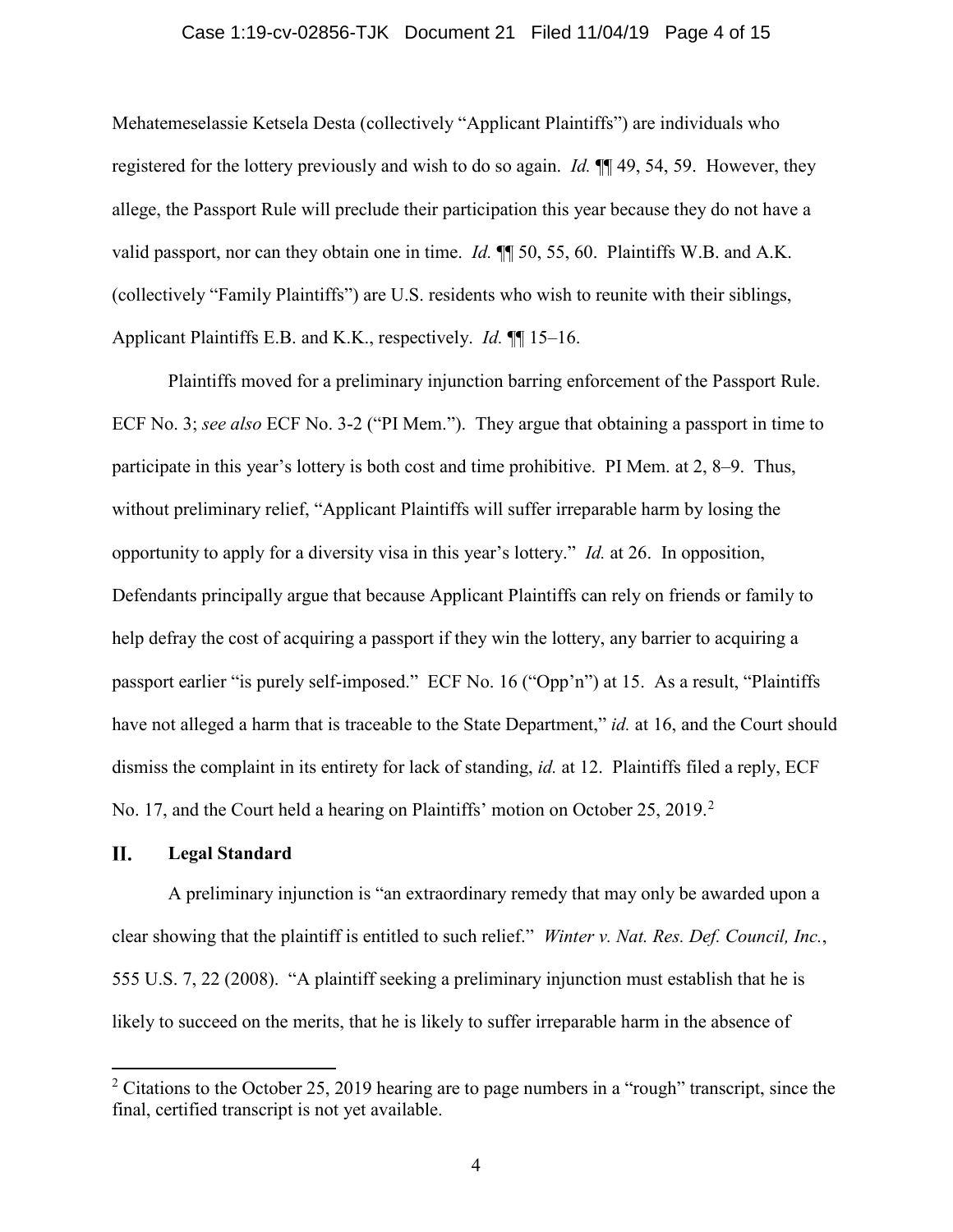### Case 1:19-cv-02856-TJK Document 21 Filed 11/04/19 Page 5 of 15

preliminary relief, that the balance of equities tips in his favor, and that an injunction is in the public interest." *Id.* at 20. The last two factors merge where plaintiffs seek preliminary relief against the government. *Nken v. Holder*, 556 U.S. 418, 435 (2009). Before *Winter*, these factors were "evaluated on a 'sliding scale'" such that "an unusually strong showing on one of the factors" can make up for a weaker showing on another. *Davis v. Pension Ben. Guar. Corp.*, 571 F.3d 1288, 1291 (D.C. Cir. 2009) (quoting *Davenport v. Int'l Bhd. of Teamsters*, 166 F.3d 356, 361 (D.C. Cir. 1999)). However, the D.C. Circuit "has suggested, without deciding, that *Winter* should be read to abandon the sliding-scale analysis in favor of a 'more demanding burden' requiring plaintiffs to independently demonstrate both a likelihood of success on the merits and irreparable harm." *Standing Rock Sioux Tribe v. U.S. Army Corps of Engineers*, 205 F. Supp. 3d 4, 26 (D.D.C. 2016) (quoting *Sherley v. Sebelius*, 644 F.3d 388, 392 (D.C. Cir. 2011)). Either way, "it is clear that failure to show a likelihood of irreparable harm remains, standing alone, sufficient to defeat the motion." *Navajo Nation v. Azar*, 292 F. Supp. 3d 508, 512 (D.D.C. 2018); *see also Chaplaincy of Full Gospel Churches v. England*, 454 F.3d 290, 297 (D.C. Cir. 2006) ("A movant's failure to show any irreparable harm is therefore grounds for refusing to issue a preliminary injunction, even if the other three factors entering the calculus merit such relief.").

#### Ш. **Analysis**

## **A. Standing**

As a threshold matter, Defendants challenge Plaintiffs' standing. To show standing for purposes of a preliminary injunction, Plaintiffs must show that it is substantially likely that at least one of them "(1) suffered an injury in fact, (2) that is fairly traceable to the challenged conduct of the defendant, and (3) that is likely to be redressed by a favorable judicial decision." *Spokeo, Inc. v. Robins*, 136 S. Ct. 1540, 1547 (2016); *Americans for Safe Access v. Drug Enf't*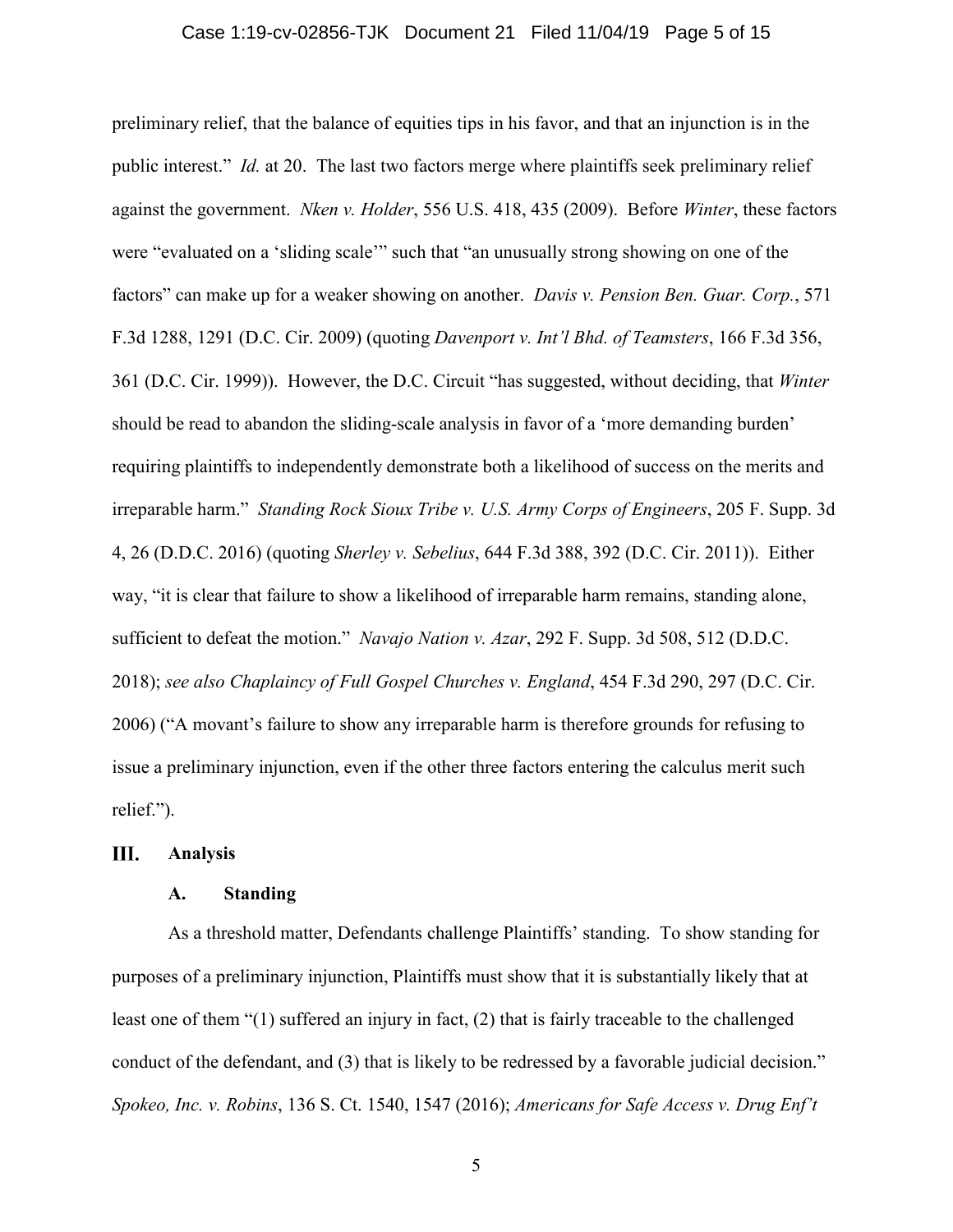*Admin.*, 706 F.3d 438, 443 (D.C. Cir. 2013) (noting that a court need only find that one plaintiff has standing); *Food & Water Watch, Inc. v. Vilsack*, 808 F.3d 905, 913 (D.C. Cir. 2015) (explaining that, on a preliminary injunction, plaintiffs must show that standing is substantially likely). The standing inquiry is slightly different when a plaintiff seeks to vindicate a procedural right, such as having been unlawfully denied the opportunity to comment on a proposed rule. *See Mendoza v. Perez*, 754 F.3d 1002, 1010 (D.C. Cir. 2014). Specifically, "a plaintiff asserting a procedural violation must show 'a causal connection between the government action that supposedly required the disregarded procedure and some reasonably increased risk of injury to its particularized interest.'" *Iyengar v. Barnhart*, 233 F. Supp. 2d 5, 12–13 (D.D.C. 2002) (quoting *Fla. Audubon Soc'y. v. Bentsen*, 94 F.3d 658, 664 (D.C. Cir. 1996)). A plaintiff need not show that the agency would have acted any differently. *Mendoza*, 754 F.3d at 1010. Yet even in the context of a procedural injury, "the injury in fact requirement is a hard floor of Article III jurisdiction that cannot be altered by statute." *Ctr. for Biological Diversity v. Envtl. Prot. Agency*, 861 F.3d 174, 183 (D.C. Cir. 2017). Once a plaintiff clears that hurdle, through, "the normal standards for immediacy and redressability are relaxed." *Mendoza*, 754 F.3d at 1010.

At least one Plaintiff here is substantially likely to show standing. Applicant Plaintiff K.K., for example, must now expend additional time and money merely to enter the lottery, even if he does not win it. *See, e.g.*, ECF No. 3-4 ("K.K. Decl.")  $\P$  $[6-13$ . This is enough to satisfy Article III's injury-in-fact requirement. *See Czyzewski v. Jevic Holding Corp.*, 137 S. Ct. 973, 983 (2017) ("For standing purposes, a loss of even a small amount of money is ordinarily an 'injury.'"). But for the Passport Rule, he would not have had to expend that time and money, at least at this early stage. Thus, his injury is "fairly traceable" to the rule. *See Iyengar*, 233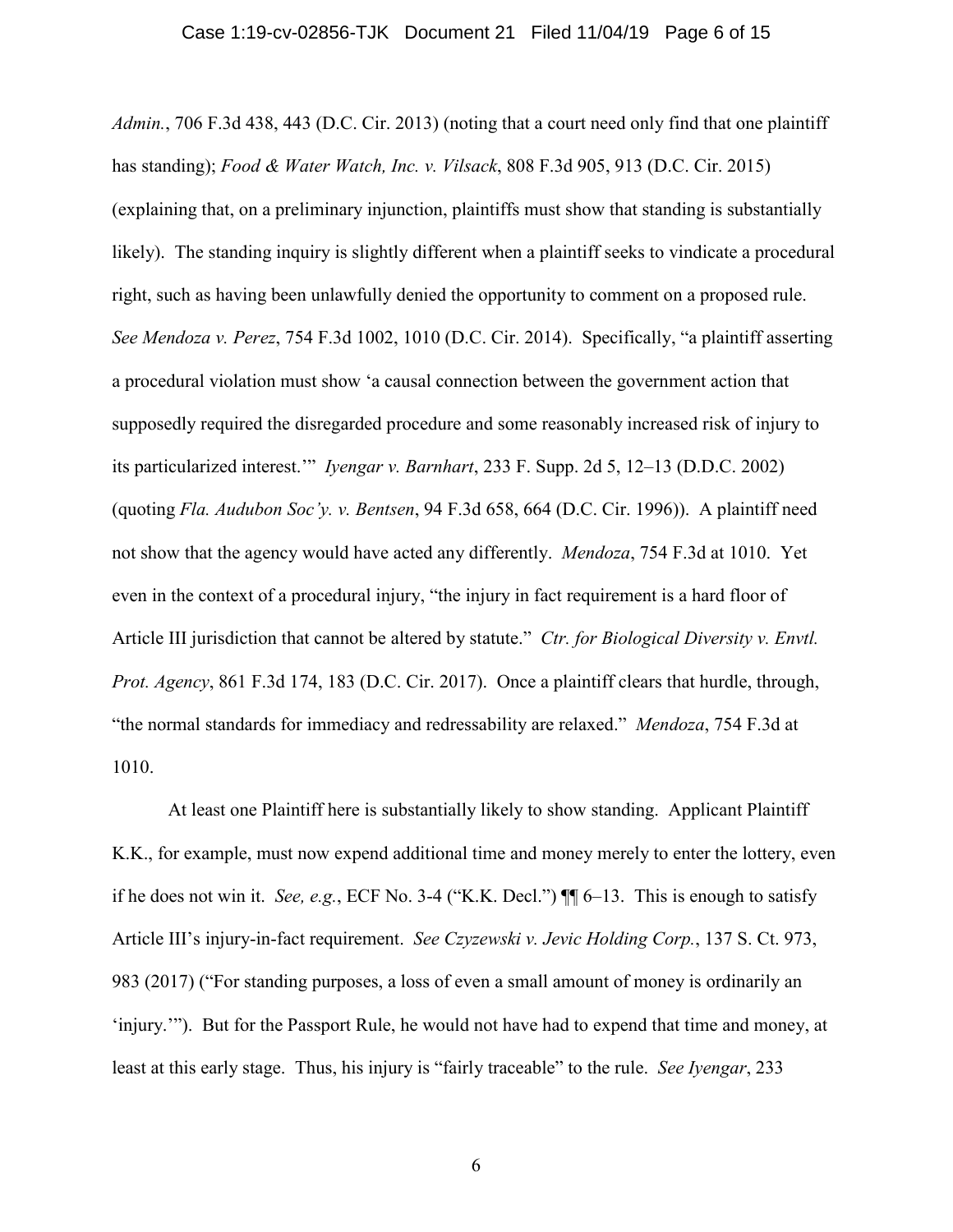#### Case 1:19-cv-02856-TJK Document 21 Filed 11/04/19 Page 7 of 15

F. Supp. 2d at 11 (explaining that "certainty is not the touchstone of the causation inquiry"). And his injury is redressable. If the Court were to vacate the Passport Rule, K.K. would not have to incur these costs before entering the lottery and he could comment on the rule before it went into effect. Indeed, K.K. also satisfies the standing requirements for a procedural injury. The procedural right K.K seeks—the opportunity to comment on the Passport Rule to explain why it makes his pursuit of a diversity visa harder—"is quite obviously linked to [his] concrete interest" in participating in the lottery without these added costs. *Iyengar*, 233 F. Supp. 2d at 13. [3](#page-6-0) The Court therefore finds that "at least one plaintiff [is substantially likely to have] standing," *Tuaua v. United States*, 951 F. Supp. 2d 88, 93 (D.D.C. 2013).

Defendants also argue that Plaintiffs may not bring their claims because they are outside the relevant zone of interests of the INA. Opp'n at 21–24. The Court disagrees. The zone of interests test simply asks "whether a legislatively conferred cause of action encompasses a particular plaintiff's claim." *Lexmark Int'l, Inc. v. Static Control Components, Inc.*, 572 U.S. 118, 127 (2014). Under the APA, "the test is not 'especially demanding.'" *Id.* at 130 (quoting *Match-E-Be-Nash-She-Wish Band of Pottawatomi Indians v. Patchak*, 567 U.S. 209, 225 (2012)). This is so because the APA "permits suit for violations of numerous statutes of varying character that do not themselves include causes of action for judicial review." *Id.* To satisfy this

<span id="page-6-0"></span> $3$  Additionally, to the extent Defendants argue that, as a categorical matter, non-U.S. persons cannot raise an APA procedural challenge in this context, "they cite no relevant case law for that proposition." *Nat'l Venture Capital Ass'n v. Duke*, 291 F. Supp. 3d 5, 13 (D.D.C. 2017); *see also, e.g.*, *Sec. Indus. & Fin. Markets Ass'n v. United States Commodity Futures Trading Comm'n*, 67 F. Supp. 3d 373, 403 (D.D.C. 2014) ("As the 'object' of these Title VII Rules' extraterritorial applications, SG's and Deutsche Bank AG's standing to challenge them—as well as the Cross–Border Action—is 'self-evident.' Therefore, the Court concludes that plaintiffs have associational standing to challenge the Cross–Border Action and the transaction-level Title VII Rules through their members SG and Deutsche Bank AG." (quoting *Sierra Club v. E.P.A.*, 292 F.3d 895, 900 (D.C. Cir. 2002)).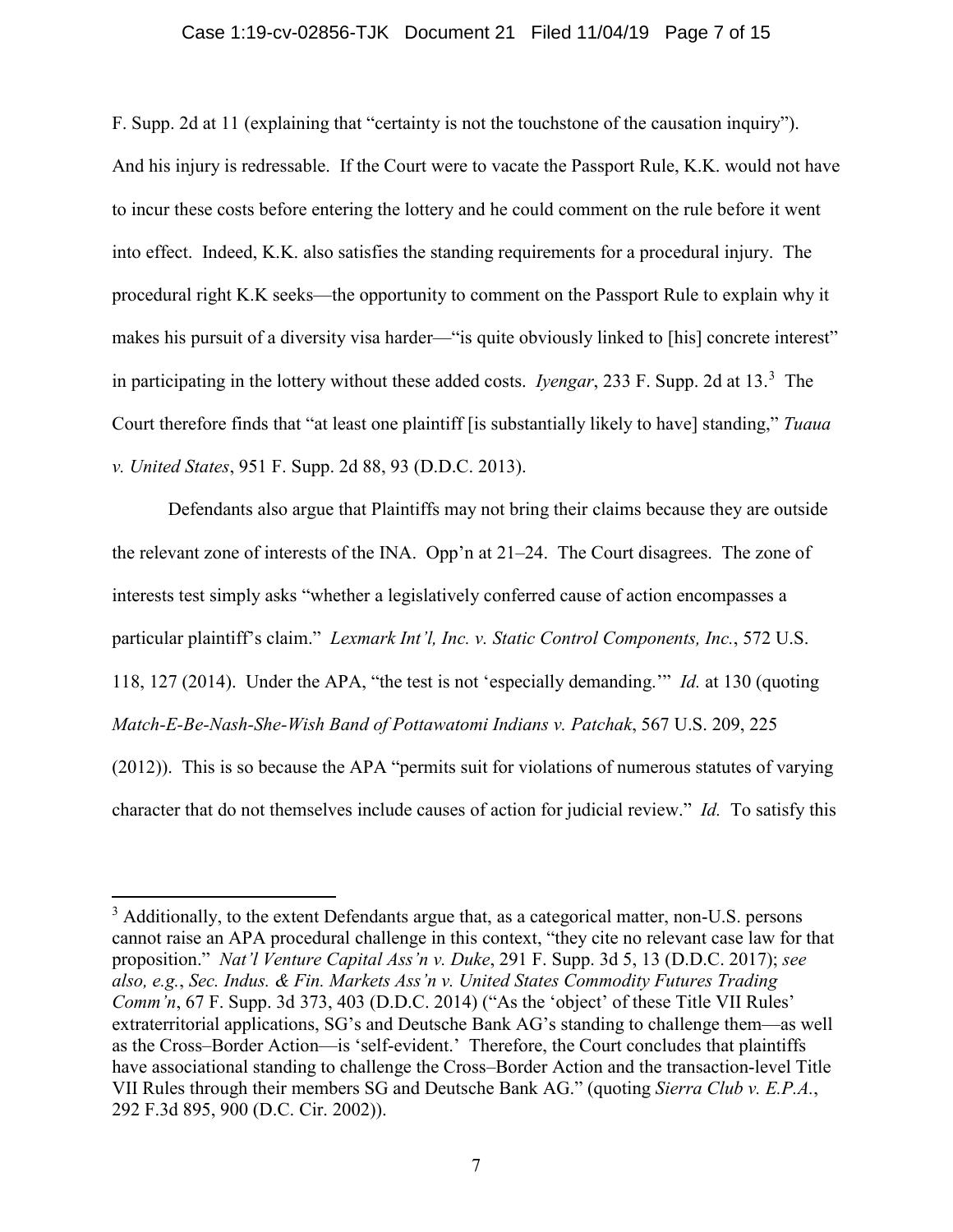#### Case 1:19-cv-02856-TJK Document 21 Filed 11/04/19 Page 8 of 15

requirement here, the Court must "look to whether [a plaintiff] fall[s] within the zone of interests sought to be protected by the substantive statute pursuant to which the [State Department] acted: the INA." *Mendoza*, 754 F.3d at 1017. Applicant Plaintiff K.K. is a would-be immigrant who declares that he entered the lottery previously and seeks to do so again. K.K. Decl. ¶ 6. But the Passport Rule requires him to expend additional time and money before he may do so. Thus, he is undoubtedly "the subject of the contested regulatory action." *Clarke v. Sec. Indus. Ass'n*, 479 U.S. 388, 399 (1987). And his interests are obviously not "so marginally related to or inconsistent with the purposes implicit in the statute that it cannot reasonably be assumed that Congress intended to permit the suit." *Mendoza*, 754 F.3d at 1017 (quoting *Clarke*, 479 U.S. at 399).

#### **B. Irreparable Harm**

A substantial likelihood of standing established, the Court turns to the factors Plaintiffs must show to entitle them to a preliminary injunction. Failing to show a likelihood of irreparable harm is fatal to a request for a preliminary injunction, regardless of a party's showing on the other relevant factors. *See, e.g.*, *Alcresta Therapeutics, Inc. v. Azar*, 318 F. Supp. 3d 321, 325 (D.D.C. 2018) ("Under *Winter*, even a 'strong likelihood of prevailing on the merits' cannot make up for a deficient showing of irreparable injury." (quoting *Winter*, 555 U.S. at 21–22)). "The standard for irreparable harm is particularly high in the D.C. Circuit." *Fisheries Survival Fund v. Jewell*, 236 F. Supp. 3d 332, 336 (D.D.C. 2017). To satisfy this "high standard," the alleged irreparable injury "must be both certain and great," and it "must be beyond remediation." *Chaplaincy*, 454 F.3d at 297 (second and third quoting *Wisc. Gas Co. v. F.E.R.C.*, 758 F.2d 669, 674 (D.C. Cir. 1985)). Additionally, to demonstrate irreparable harm, "the movant must show that the alleged harm will directly result from the action which the movant seeks to enjoin." *Wisc. Gas Co.*, 758 F.2d at 674.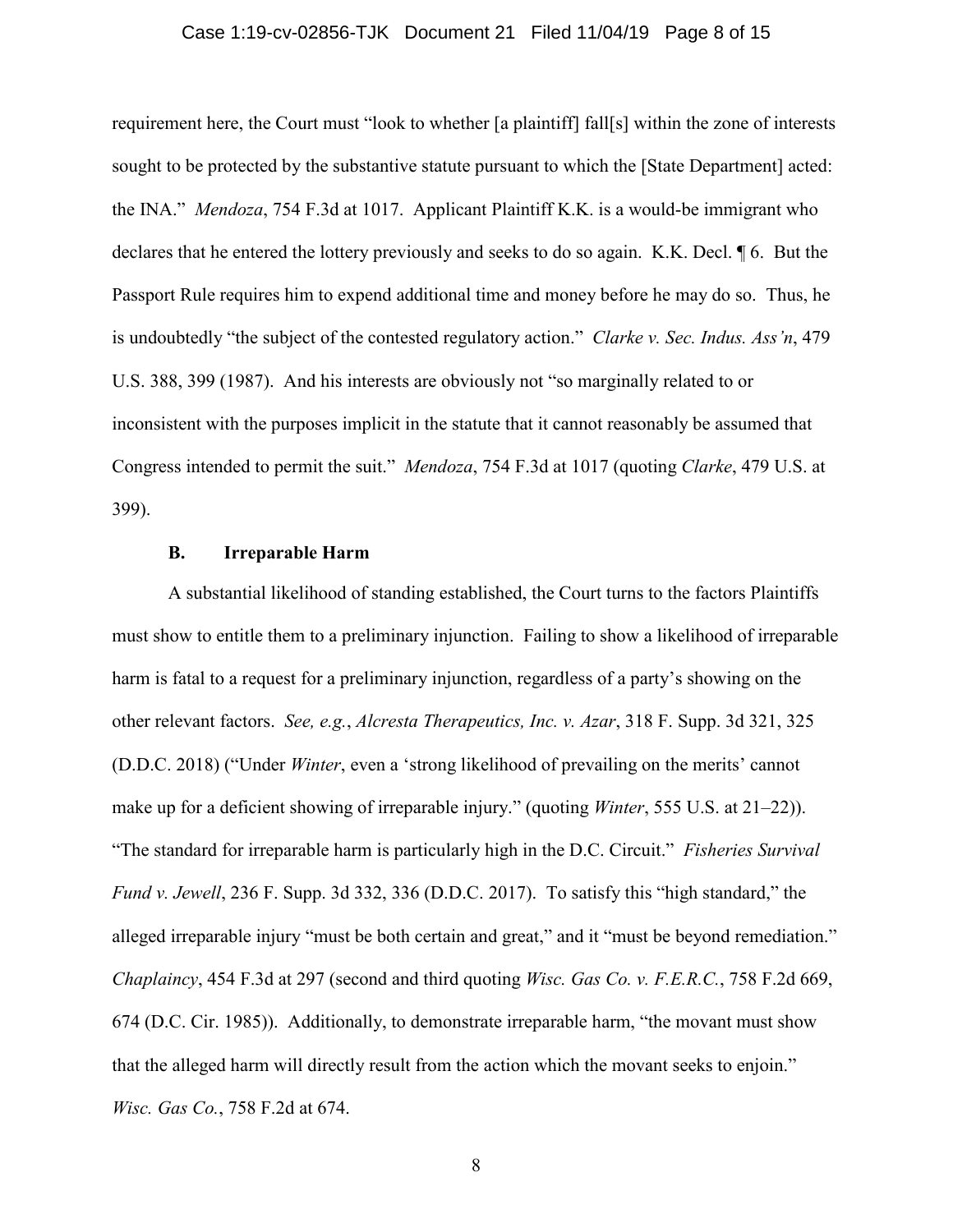### Case 1:19-cv-02856-TJK Document 21 Filed 11/04/19 Page 9 of 15

Applicant Plaintiffs argue that the "cost and time of obtaining a passport" will effectively preclude them from applying for this year's lottery. PI Mem. at 12–13. They argue that "losing the opportunity to apply for a diversity visa in this year's lottery" would constitute irreparable harm that "cannot be subsequently redressed." *Id.* at 26. Thus, the harm they allege is the loss of the *chance* to apply for an immigrant visa, not the loss of the visa itself. *See id.* at 26. "Although the benefit is not guaranteed," they explain, "it is a significant tangible benefit that cannot be obtained without participation in the process, and the chance of attainment is eliminated by the challenged rule." *Id.* at 28. Family Plaintiffs, for their part, argue that their irreparable harm flows from that same loss of a chance. They contend that "the denial of the conditional benefit of family unification through this year's Diversity Visa Program would also comprise an irreparable injury that cannot be remedied once the lottery has taken place." *Id.* at 28.[4](#page-8-0)

Plaintiffs have not shown that missing the lottery this year will subject them to irreparable harm under the law of this Circuit. First, the loss of such a small chance is not sufficiently "great" to warrant a preliminary injunction. As discussed above, to warrant preliminary relief, the alleged injury must not only be "certain" but also "great." *Wisc. Gas Co.*, 758 F.2d at 674. Even the certain loss of a tiny—about 0.8%—chance of a desired benefit

<span id="page-8-0"></span><sup>&</sup>lt;sup>4</sup> Plaintiffs also aver that they "suffer the ongoing injury of being subject to a rule about which they were unable to comment." *Id.* Although they argue that procedural injuries "bolster" the "case for a preliminary injunction," Plaintiffs concede in their brief that their procedural injury alone does not warrant emergency relief. *Id.* at 29 (quoting *Fund for Animals v. Norton*, 281 F. Supp. 2d 209, 222 (D.D.C. 2003)). Although they briefly tried to argue otherwise at the hearing, *see* Rough Tr. at 25:9–26:20, "courts generally 'will not base a finding of "irreparable injury" on a procedural violation standing alone,'" *Elk Assocs. Funding Corp. v. U.S. Small Bus. Admin.*, 858 F. Supp. 2d 1, 31 (D.D.C. 2012) (quoting *Am. Assn for Homecare v. Leavitt*, Civil Action No. 08-0992 (RMU), 2008 WL 2580217, at \*5 (D.D.C. June 30, 2008)); *see also* Rough Tr. at 59:21–60:9 (acknowledging later in the hearing that the alleged procedural injury "bolster[s] plaintiff's case for a preliminary injunction" when added to other injury).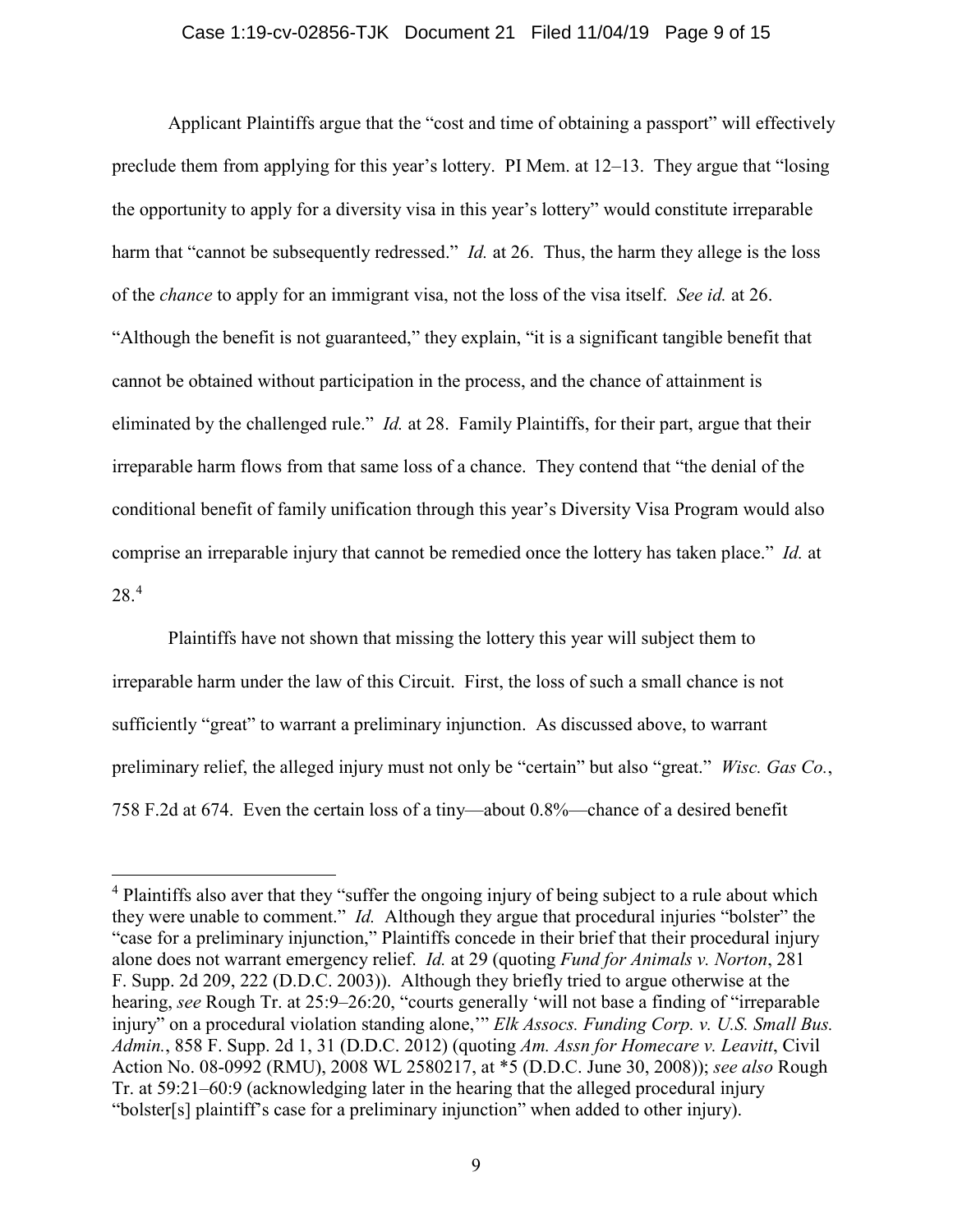#### Case 1:19-cv-02856-TJK Document 21 Filed 11/04/19 Page 10 of 15

cannot suffice under this exacting standard. While "there is some appeal to the proposition that any damage, however slight, which cannot be made whole at a later time, should justify injunctive relief," the Court cannot ignore that "some concept of magnitude of injury is implicit in the [preliminary injunction] standards." *Gulf Oil Corp. v. Dep't of Energy*, 514 F. Supp. 1019, 1026 (D.D.C. 1981). Plaintiffs have cited no case in which a court found that the loss of such a small chance at a benefit met the irreparable harm standard, even a benefit as potentially significant as a diversity visa.

Second, the "greatness" of Plaintiffs' injury is also undermined by the lottery's annual repetition. By statute, the State Department must issue diversity visas every year, 8 U.S.C. § 1153(c)(1), and must do so randomly, 8 U.S.C. § 1153(e)(2). Plaintiffs thus are not losing their *only* chance at a diversity visa if they do not participate in the lottery this year. That the lottery is held annually further underscores why the alleged injury is insufficiently "great" to be irreparable. *Cf. Reynolds v. Sheet Metal Workers, Local 102*, 702 F.2d 221, 226 (D.C. Cir. 1981) ("The uncertainty of future opportunities emphasizes the irreparable character of the injury class members would sustain if discriminatory selection were permitted.").

Third, at least on this record, the lack of a direct connection between the alleged injury and the Passport Rule further weakens Plaintiffs' case for irreparable harm. An irreparable injury must "directly result from the action which the movant seeks to enjoin." *Wisc. Gas Co.*, 758 F.2d at 674. Applicant Plaintiffs allege that they cannot obtain a passport in time to enter the lottery because they either lack the money to do so or learned about the new requirement too late.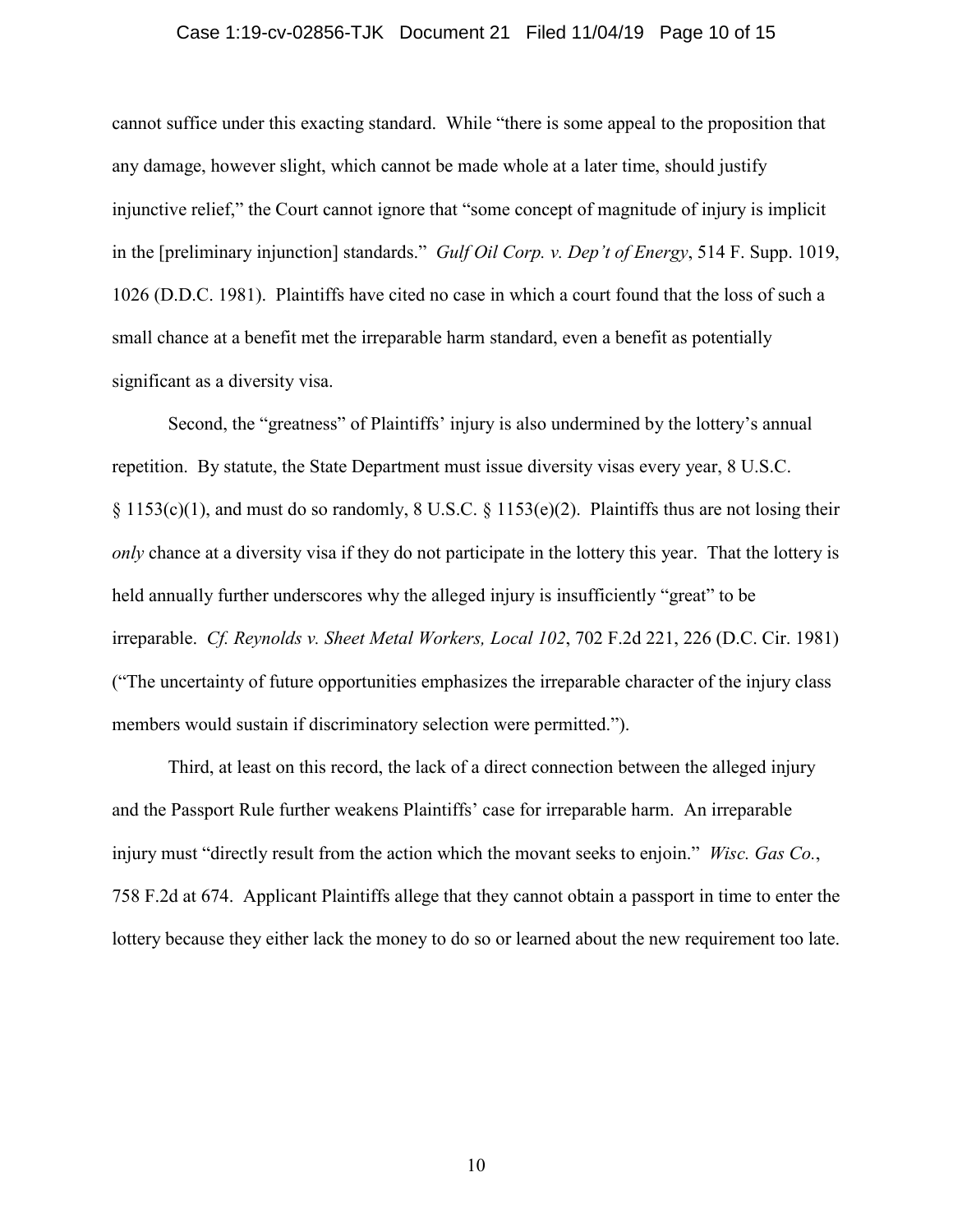#### Case 1:19-cv-02856-TJK Document 21 Filed 11/04/19 Page 11 of 15

But these obstacles, to the extent that they exist, do not "directly result" from the Passport Rule for irreparable harm purposes. [5](#page-10-0)

For example, Applicant Plaintiffs E.B. and K.K. assert that they "could manage to incur the substantial costs involved to obtain a passport with the assistance of family and friends." Compl. ¶¶ 51, 56. But they also allege that that assistance "is not available merely for [their] application for the Diversity Visa Program." *Id.* In other words, their family and friends are, perhaps understandably, unwilling to help them pay for their passports *unless* they win the lottery. But for that reason, their inability to pay for a passport before winning the lottery does not "directly result" from the Passport Rule itself.

Similarly, Applicant Plaintiffs assert that they cannot obtain passports in time to register for the lottery by November 5. Applicant Plaintiffs E.B. and Desta claim that they did not learn about the Passport Rule until September 2019. *Id.* ¶¶ 50, 52, 60–61. And while Applicant Plaintiff K.K. learned about the rule "[t]his summer," he declares that at this point obtaining the necessary documents to support a passport application would take too long. K.K. Decl.  $\P$  8, 12– 13, 15. Applicant Plaintiffs each allege that obtaining a passport in their home countries is difficult and time-consuming, *see* PI Mem. at 12–13, and the Court has no reason to doubt their representations. All the same, the Passport Rule was published in the Federal Register on June 5,

<span id="page-10-0"></span><sup>&</sup>lt;sup>5</sup> Defendants point to these intervening causes as evidence that Plaintiffs have failed to sufficiently plead causation and thus lack standing. *See* Opp'n at 16–18. As discussed above, the Court does not find these arguments persuasive in the standing context. *See Animal Legal Def. Fund, Inc. v. Glickman*, 154 F.3d 426, 441 (D.C. Cir. 1998) ("It is well settled that a plaintiff has standing to challenge conduct that indirectly results in injury. . . . We are concerned here not with the length of the chain of causation, but on [sic] the plausibility of each of the links that comprise the chain." (quoting *Nat'l Wildlife Fed'n v. Hodel*, 839 F.2d 694, 705 (D.C. Cir. 1988)). The standard demanded by a preliminary injunction—that the injury must "directly result" from the action sought to be enjoined—requires a tighter causal link than is required for standing.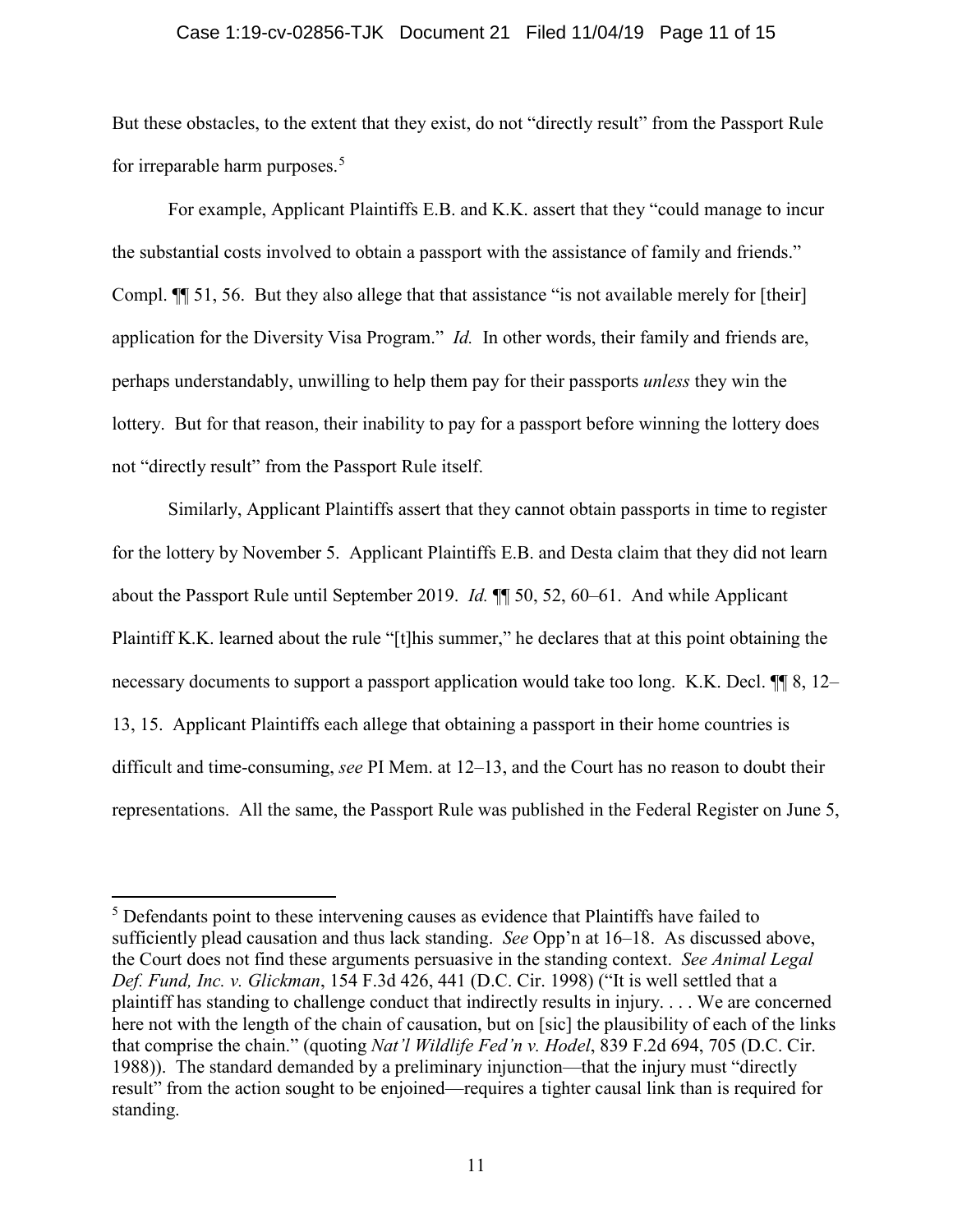#### Case 1:19-cv-02856-TJK Document 21 Filed 11/04/19 Page 12 of 15

2019. *See* Passport Rule. And while the Court understands that Applicant Plaintiffs likely do not regularly check the *Federal Register*, the rule's publication there serves to provide them notice as a matter of law. 44 U.S.C. § 1507; *see also Nat'l Ass'n of Mfrs. v. N.L.R.B.*, 717 F.3d 947, 953 (D.C. Cir. 2013), *overruled on other grounds by Am. Meat Inst. v. U.S. Dep't of Agric.*, 760 F.3d 18 (D.C. Cir. 2014) ("The Federal Register Act further provides that the filing of a document required to be published in the Federal Register constitutes constructive notice to anyone subject to or affected by it."). None of the Applicant Plaintiffs' representations suggest that, had they started the process of obtaining passports when they had constructive notice of the rule in June, they would not have been able to secure them five months later, by November 5, 2019. This amounts to another reason why the Applicant Plaintiffs' harm from missing the lottery this year does not "directly result" from the Passport Rule itself.

Another court in this District recently found an insufficient causal connection between government action and alleged irreparable harm in the visa context in *Feng Wang v. Pompeo*, 354 F. Supp. 3d 13 (D.D.C. 2018). That case concerned the EB-5 visa program, which allows foreign immigrant investors, their spouses, and their young unmarried children to be admitted to the United States as permanent residents. *Id*. at 17. The annual number of EB-5 visas is limited and, because the demand for EB-5 visas outpaces the supply, prospective EB-5 immigrant investors from China must wait years for a visa. *Id.* at 16–19. Immigrant investor plaintiffs challenged the State Department's policy of counting family members towards the annual limit—which they alleged caused the long wait—as unlawful. *Id.* at 19. They argued that without an injunction, their children would be too old to join them by the time they obtained visas. *Id.* at 25–26. And as a result, they asserted, they would be irreparably harmed because their families would be separated. *Id.* In denying their motion for a preliminary injunction, the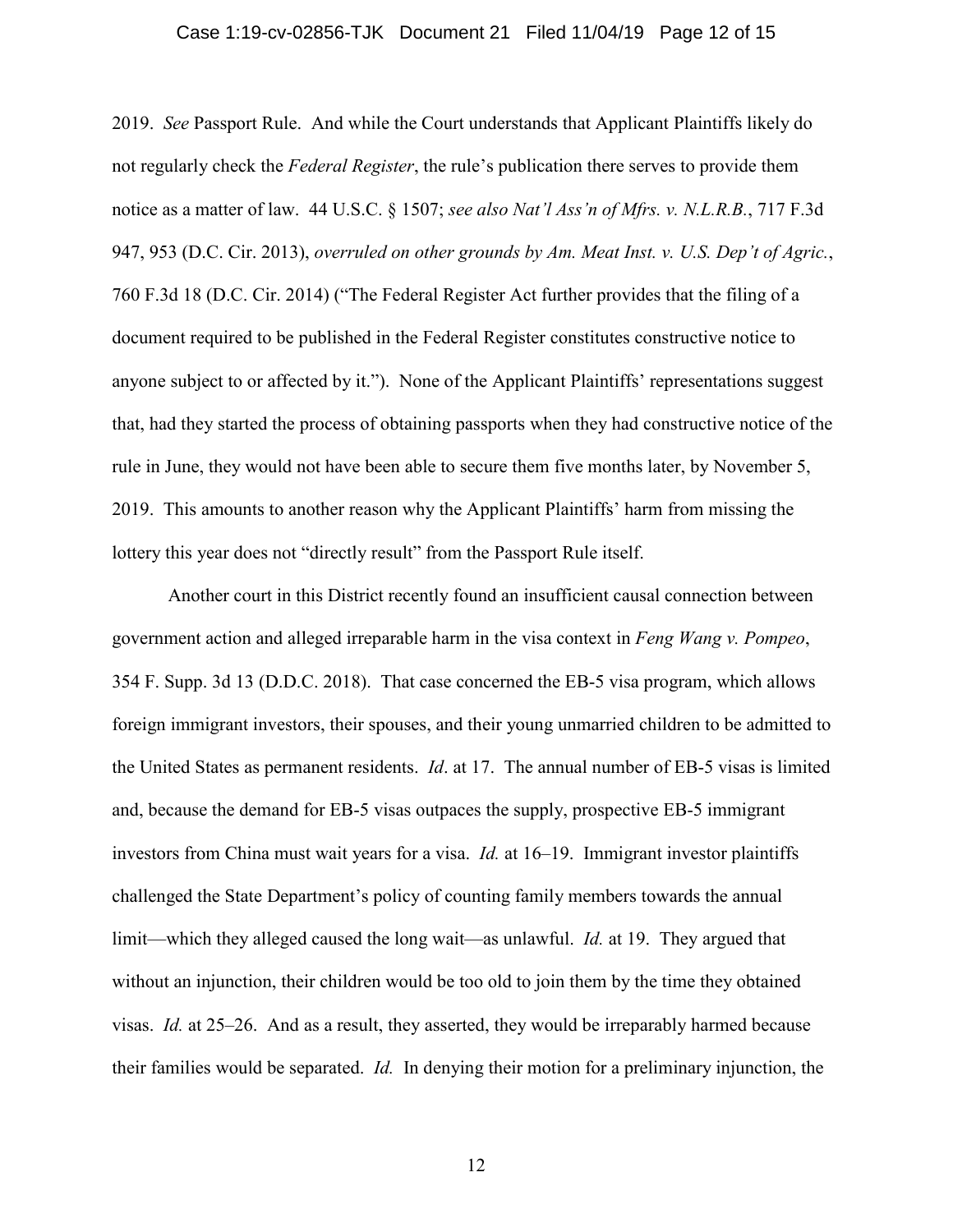#### Case 1:19-cv-02856-TJK Document 21 Filed 11/04/19 Page 13 of 15

court found that the causal link between the government's policy and the potential separation of the plaintiffs' families was not direct enough to show irreparable harm. *Id.* at 25–26, 28. The Court reasoned that "State's counting policy does not, in and of itself, cause family separation. Rather, the causal connection is between the counting policy and the choice investors face if their children age out by the time EB-5 visas become available." *Id.* at 26.

In support of their irreparable harm claim, Plaintiffs cite cases that present a few distinct scenarios, but none are akin to the unusual circumstances here. They point to several cases from outside this Circuit in which courts have held that the loss of a chance to bid on a contract can constitute irreparable harm. PI Mem. at 26–27; *see, e.g.*, *Georgia by & through Ga. Vocational Rehab. Agency v. United States by & through Shanahan*, 2:19-CV-00045, 2019 WL 2320878, at \*9 (S.D. Ga. May 30, 2019). In *Ga. Vocational Rehab. Agency*, for example, the court noted that "[w]ithout a preliminary injunction, Defendants will be allowed to award the contract to another party and Plaintiffs will be unable to compete for the contract since it has been eliminated from consideration." *Id.* But in that case, the loss of the chance at issue was far "greater" than the loss of the long odds Applicant Plaintiffs have in the lottery. In fact, only four parties had bid on the contract at issue there. *Id.* at \*3. More importantly, the court found that the plaintiffs were likely to succeed on the merits of their claim that the contract should have been awarded to them in the first place. *Id.* at \*18; *see also Kansas v. United States*, 171 F. Supp. 3d 1145, 1155–56, 1158–65 (D. Kan. 2016) (finding that the plaintiff—whose competitive bid would likely take priority over other bidders and who had won similar contracts in the past—was likely to succeed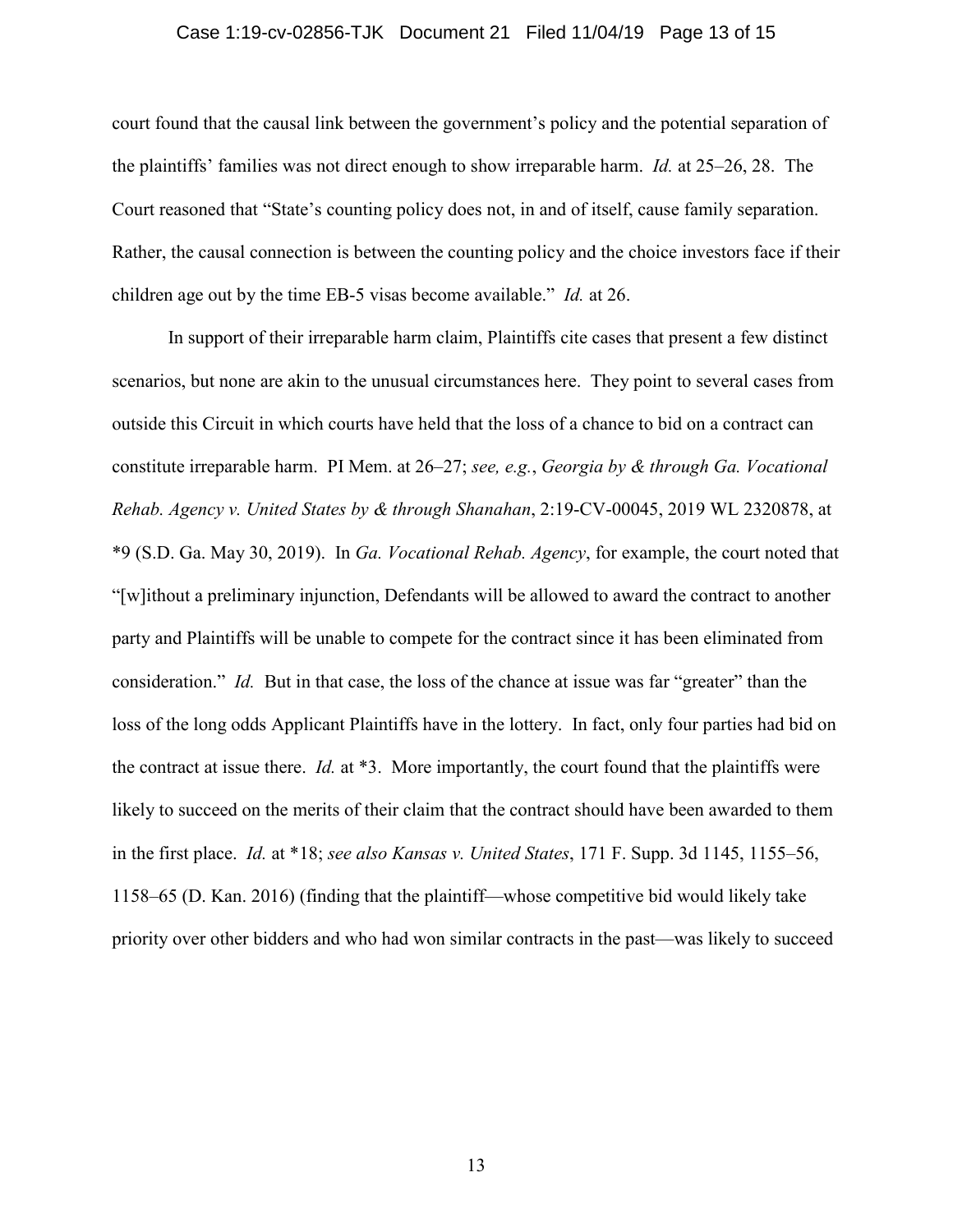## Case 1:19-cv-02856-TJK Document 21 Filed 11/04/19 Page 14 of 15

on the merits). And unlike the plaintiffs in those cases, Applicant Plaintiffs are not losing out on a unique opportunity because the lottery is held annually.<sup>[6](#page-13-0)</sup>

Plaintiffs also refer to cases in which courts have held that the loss of a chance to take the bar exam can constitute irreparable harm. *See, e.g.*, *Enyart v. Nat'l Conference of Bar Examiners, Inc.*, 630 F.3d 1153, 1166 (9th Cir. 2011). Again, the harm in those cases was "greater" than that faced by Plaintiffs here because in all likelihood those plaintiffs had far higher chances of passing the bar exam than Applicant Plaintiffs have of winning the lottery. Moreover, in those cases, courts found that the plaintiffs' loss of a chance to take the exam would harm them in specific ways beyond mere delay.<sup>[7](#page-13-1)</sup>

<span id="page-13-0"></span> $6$  Other cases cited by Plaintiffs are even more inapposite. Plaintiffs do not identify any risk to a business's ongoing viability. *See Rogers Grp., Inc. v. City of Fayetteville, Ark.*, 629 F.3d 784, 790 (8th Cir. 2010). They are not similarly situated to a contractor who is already performing on a contract in an industry where having a contract terminated will hamper the contractor's competitiveness in the future. *See Starlite Aviation Operations Ltd. v. Erickson Inc.*, No. 3:15- CV-00497-HZ, 2015 WL 2367998, at \*2 (D. Or. May 18, 2015). And they are not like experienced firefighters who, having shown they are likely to succeed on the merits of an employment discrimination case, would be "unable to gain experience and unable to seek the next rank" without an injunction. *Howe v. City of Akron*, 723 F.3d 651, 662 (6th Cir. 2013).

<span id="page-13-1"></span><sup>7</sup> For example, *Enyart* involved a blind plaintiff seeking testing accommodations under the Americans with Disabilities Act. *Id.* at 1156. Along with losing "the opportunity to pursue her chosen profession," the court found that a delay would have left her "unable to take advantage of the opportunity afforded by [a] two-year, public-interest fellowship as a result of her inability to practice law." *Id.* at 1166 ("Because the fellowship is of limited duration, '[a] delay, even if only a few months, pending trial represents precious, productive time irretrievably lost' to Enyart." (quoting *Chalk v. U.S. Dist. Court Cent. Dist. of California*, 840 F.2d 701, 710 (9th Cir. 1988)). In *Bonnette v. D.C. Court of Appeals*, the court noted that the plaintiff had "devoted substantial time and effort to preparing for the [bar exam], which [would] have been effectively wasted if she [had to] wait to take the test at a later date." 796 F. Supp. 2d 164, 187 (D.D.C. 2011). And in *Jones v. Nat'l Conference of Bar Examiners*, the court observed that "to require Plaintiff to take the MPRE during the school year [would] interfere with her abilities to attend to her law school studies and perform to the best of her ability." *See* 801 F. Supp. 2d 270, 286 (D. Vt. 2011) (also noting that "[t]his, in turn, may affect the employment opportunities available to Plaintiff as potential employers evaluate her law school performance").